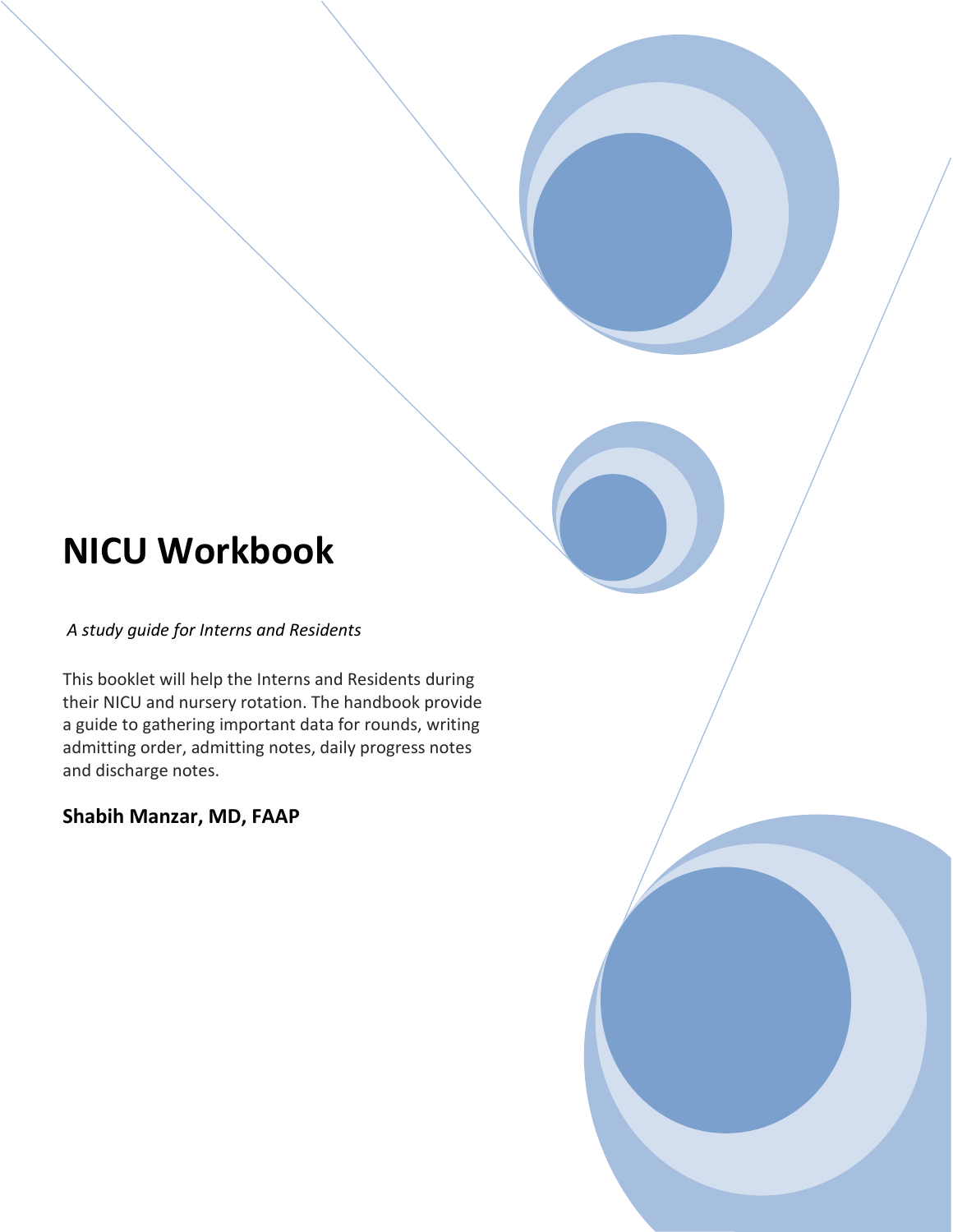# Preface

The Neonatal Intensive Care Unit (NICU) and Newborn nursery are special areas of the hospital that need special attention. This booklet will help the reader in daily NICU rounds and will assist you in writing admitting order, admitting notes, daily progress notes and discharge notes. It will provide links to commonly asked questions in NICU.

The booklet is not a reference source for management. Reading from reference Textbook and Medical journals is highly recommended. Attending daily rounds, reading from books and discussion with consultant is strongly suggested.

I hope this book would be helpful in learning and be an aide to provide quality care to newborn infants.

There is no copyright. This booklet could be printed and distributed for free as needed.

**August 2020**

# *S . Manzar*

#### **Shabih Manzar, MD , FAAP**

Correspondence: Shabih.Manzar@neonatologysolution.com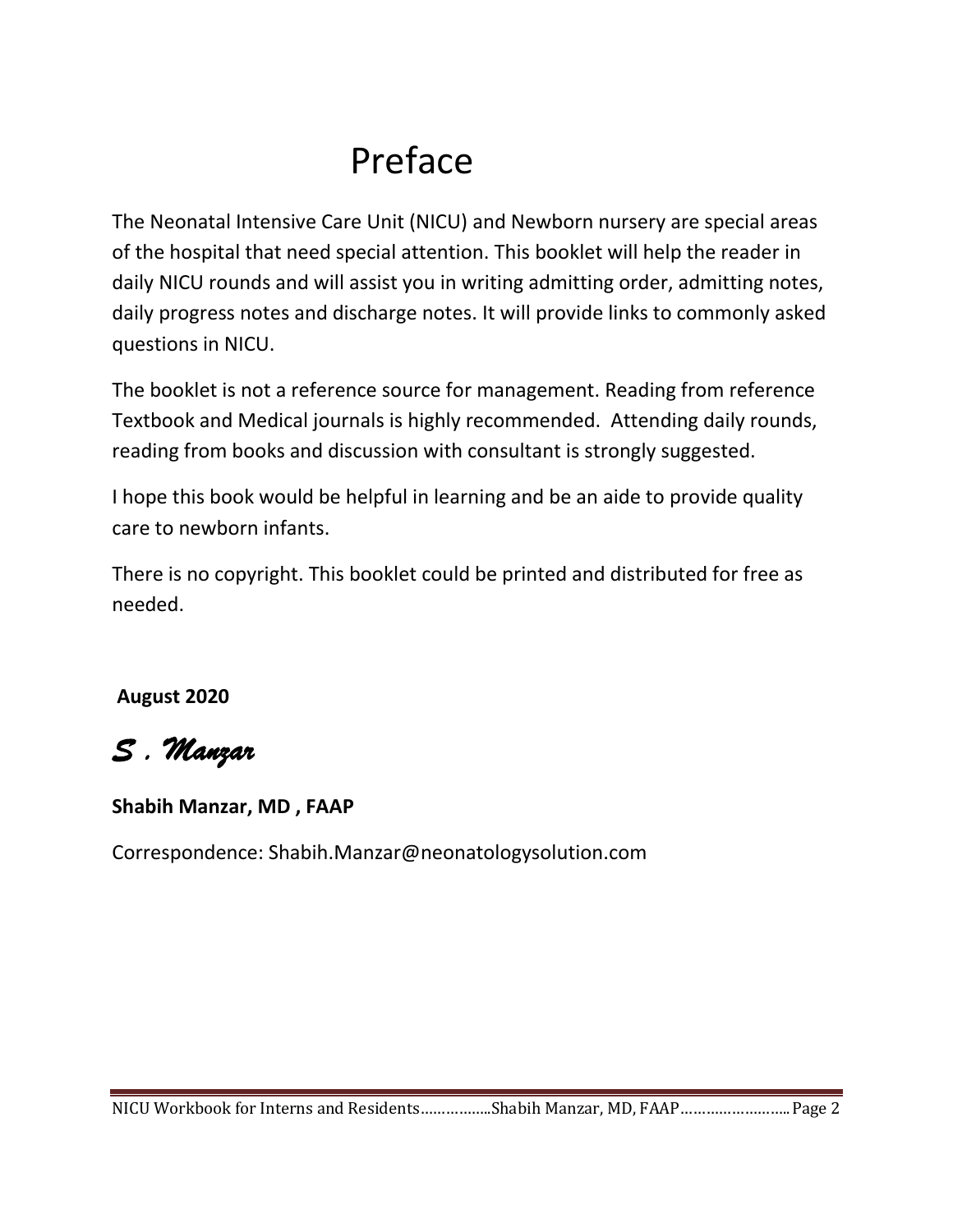### **First day in NICU**

#### **Overwhelming**

- $\triangleright$  Get to know the place
- $\triangleright$  Work and Call room
- $\triangleright$  Delivery suite/OR
- $\triangleright$  NICU
- $\triangleright$  How to collect information on assigned cases
- $\triangleright$  EMR familiarity

#### TIPS:

- $\triangleright$  Come early (may be a day before the start of your rotation)
- $\triangleright$  Look at the cases assigned to you

Basic information needed for rounds (advance information varies with the case)

Today's weight, Total fluids ins and outs in last 24 hrs, Respiratory support, Nutrition details and Current labs.

Where to get these from: Nursing documentation and other EMR tabs.

EMR has a tabulated rounding print sheet option; print the list with patient's details.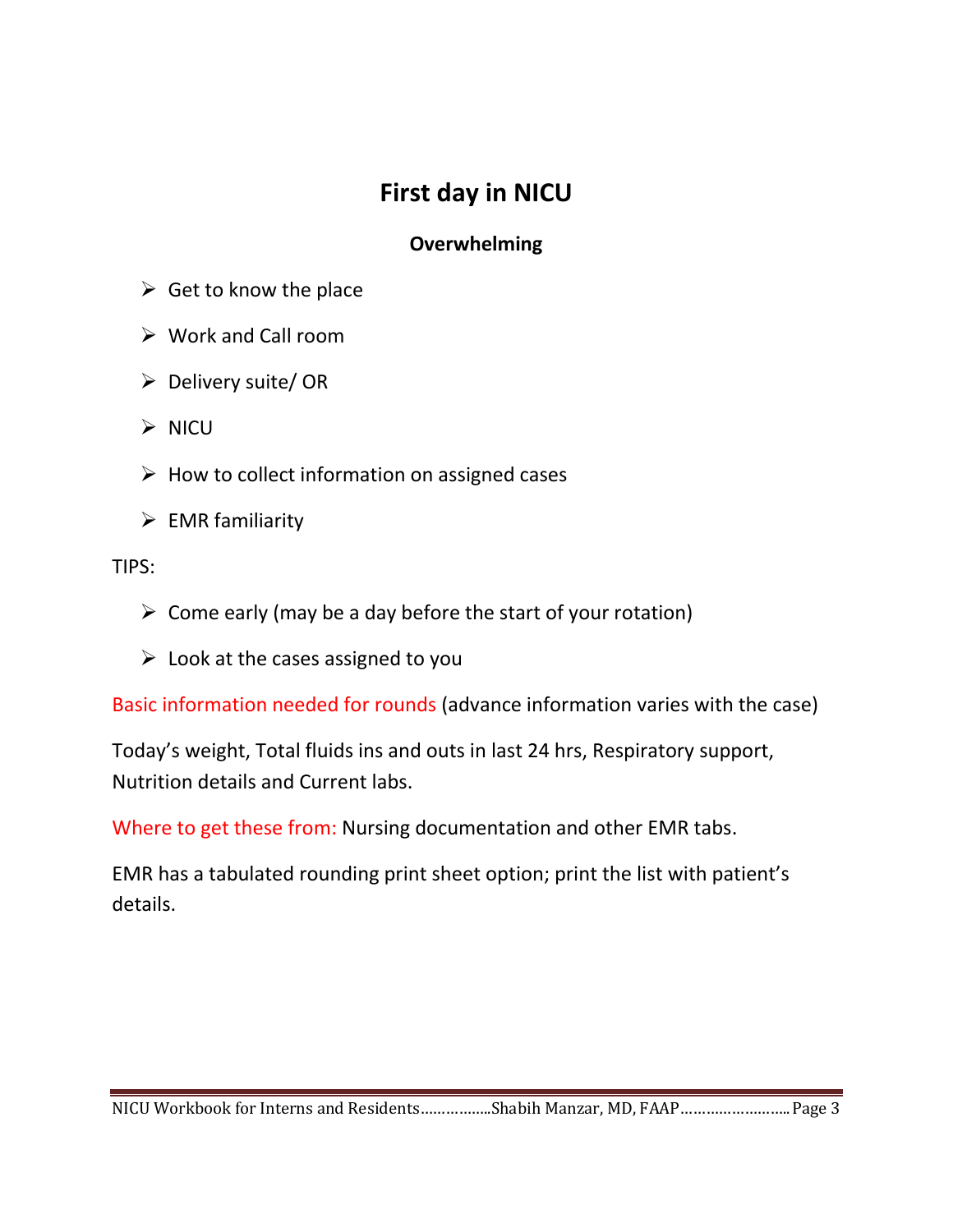#### **NICU Work Flow**

7 am- 8 am: Sign-out report/Review/ Exam/Prepare

- **Review : last 24 hrs - All labs / Ins and Out/ Flow sheet / significant event**
- **Prepare: Follow the format for presentation (see below)**

8 am- 9 am: Break for Morning report/ Grand rounds/ Presentation

9 am-11 am: Rounds with attending/ case discussion/ plans/ bedside teaching

11 am – 12 Noon: Complete orders/TPN/Labs/ Notes

12 noon- 1 pm: Break for Noon Conference/ Journal club/ Teaching seminar

1 pm – 1:30 pm: Complete notes/ NICU issues/ procedures

1:30 pm- 2pm: NICU Teaching session

2 pm- 4 pm: Complete notes/ NICU issues/ procedures

#### **NOTE: Delivery attendance (new admissions) should be covered at all the time**

#### **NICU Rounds (Do being computer/tablets for rounds):**

Starting statement: Day of life, GEST age, current gest, Birth weight, today's weight (up or down)  *e.g. 20 days old, 28 weeker, now 32 weeks, BW 1100 gram, now 1650 up by 50 g overnight*

**Present ACTIVE problems only: (use mnemonic RICHMAN) For feeder & growers focus on Nutrition component = metabolic + alimentary (feeds, calories, labs)**

**RESP:** Support (vent, BCPAP, FiO2); last gas, last CXR, any meds, any Apnea/Bradycardia **ID:** Any antibiotics; any risk factors for HIV, HSV, Syphilis, others, last CBC **CVS:** Pulse, BP, Last ECHO, any meds **HEME:** last H/H, last PRBC, last Bilirubin (phototherapy?), Meds MV with Fe (Follow H/H and Retic) **METABOLIC:** Total fluids ML/KG/DAY, Urine output (ml/kg/hr), stool, If on TPN, what are morning electrolytes (CMP: Na, Cl, K, Ca, HCO3, Creat, Urea, Phos, Mg, glucose) Metabolic profile for chronic infants (Alk phos, Ca, Phos; check on Tuesday every other week) **ALIMENTARY:** How much Feeds? Breast milk/ formula/Calories, nipping or NG feeds **NEURO:** any meds, last head US/follow up plans **Other issues: social, drug history, genetics, etc. Discharge planning:**   $S_{\rm eff}$  is the screen,  $R_{\rm eff}$  screen,  $R_{\rm eff}$  screen,  $R_{\rm eff}$  screen,  $\Gamma_{\rm eff}$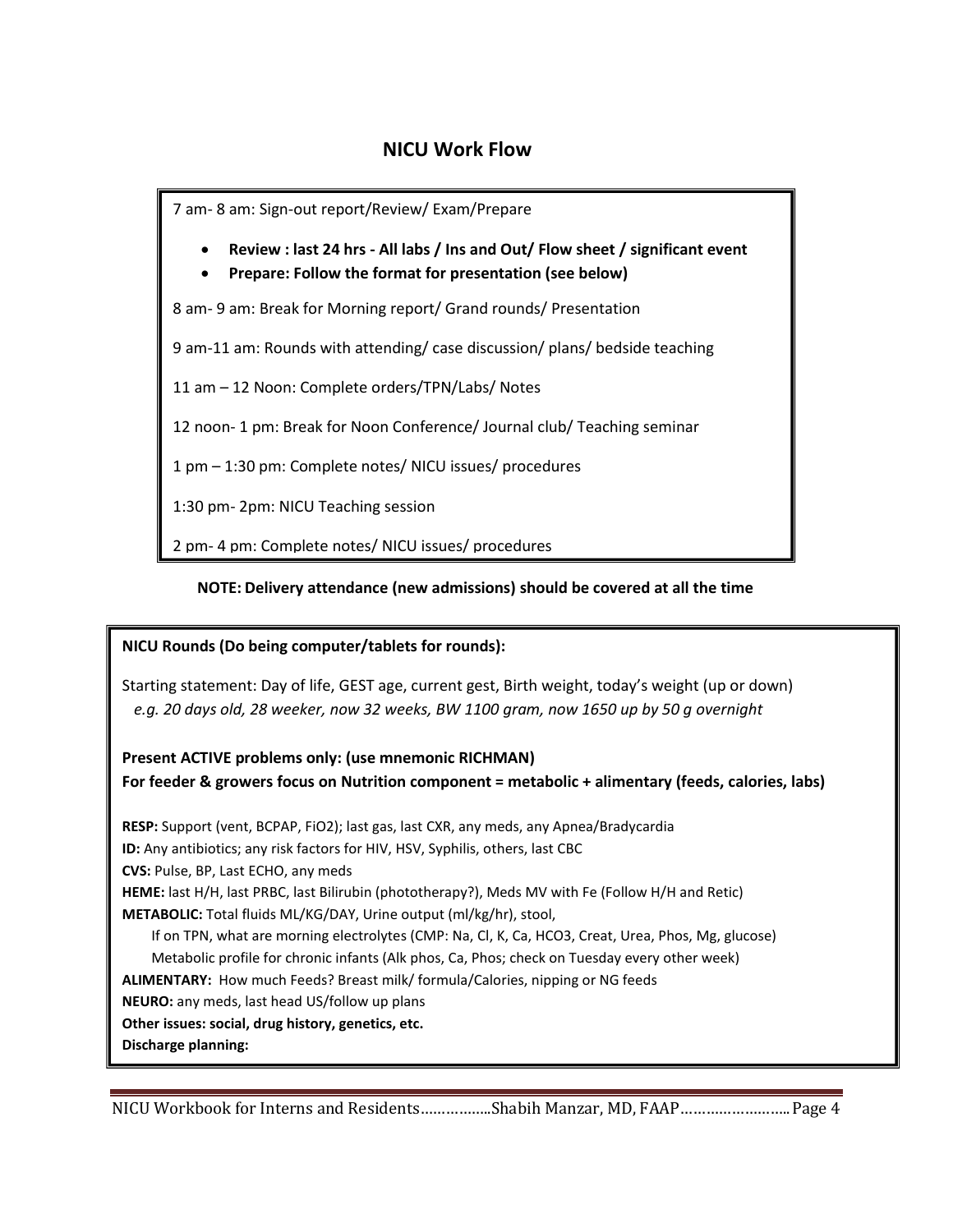# **Writing TPN ORDERS in NICU**

Electronic order has made it very easy. Fill in the blanks.

If infant is getting feeds- note down the total volume in mL.

Write fat emulsion first- note down the total volume in mL.

Then write the TPN. It has 4 sections

A)Date, rate, total volume

B) Protein and Dextrose

C) Electrolytes

D)Additives

Write your first few TPNs with senior supervision. Clinical pharmacist is a big help.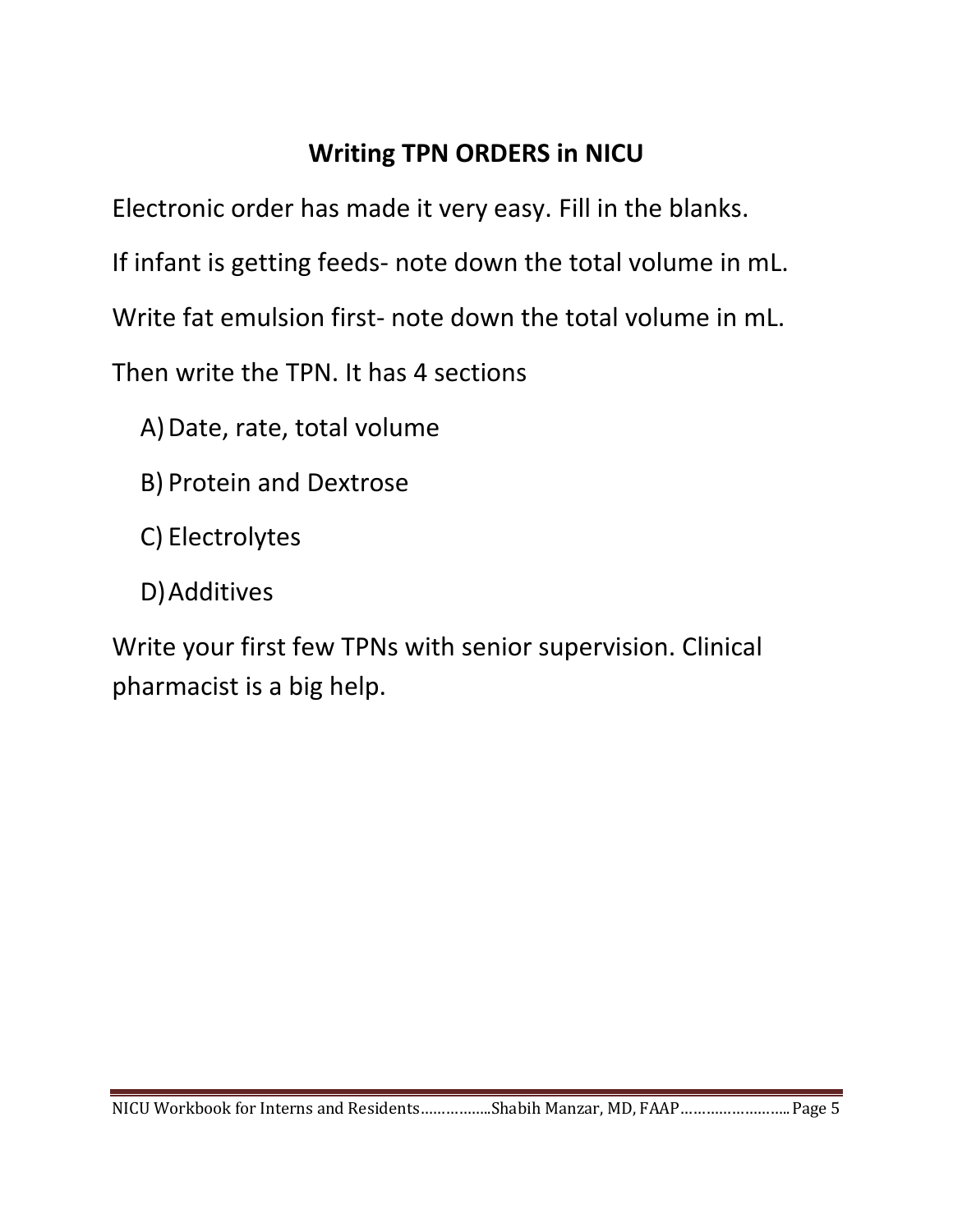# **Writing admitting ORDERS in NICU**

| <b>Computer Order Entry:</b>                                                       |  |  |  |  |  |  |  |
|------------------------------------------------------------------------------------|--|--|--|--|--|--|--|
| Use NICU ORDER SETs, select admission orders.                                      |  |  |  |  |  |  |  |
| Always check the name and medical record of the patient (same last names or twins) |  |  |  |  |  |  |  |
| Check appropriate orders.                                                          |  |  |  |  |  |  |  |
| Admit to NICU/ nursery (level of care), Code status                                |  |  |  |  |  |  |  |
| Admit Labs: Glucose, CBC, Electrolyte/ Blood Cx, Chest x-ray                       |  |  |  |  |  |  |  |
| Medications: Antibiotics/ Caffeine                                                 |  |  |  |  |  |  |  |
| Nutrition: IVF, PO feeds, TPN                                                      |  |  |  |  |  |  |  |
| Respiratory support: O2 / Ventilator                                               |  |  |  |  |  |  |  |
| Vital Signs (Temp/ Pulse/ BP/ Resp rate) : q3-6 hr (depending upon condition)      |  |  |  |  |  |  |  |
| <b>NURSING COMMUNICATION:</b>                                                      |  |  |  |  |  |  |  |
| Input and output charting                                                          |  |  |  |  |  |  |  |
| Umbilical care                                                                     |  |  |  |  |  |  |  |
| Eye care                                                                           |  |  |  |  |  |  |  |
| Vitamin K                                                                          |  |  |  |  |  |  |  |
| <b>Hepatitis B</b>                                                                 |  |  |  |  |  |  |  |
| Hearing screen/CCDH screen                                                         |  |  |  |  |  |  |  |
| <b>Bilirubin screen</b>                                                            |  |  |  |  |  |  |  |
| <b>State Screen</b>                                                                |  |  |  |  |  |  |  |
| Drug Screen                                                                        |  |  |  |  |  |  |  |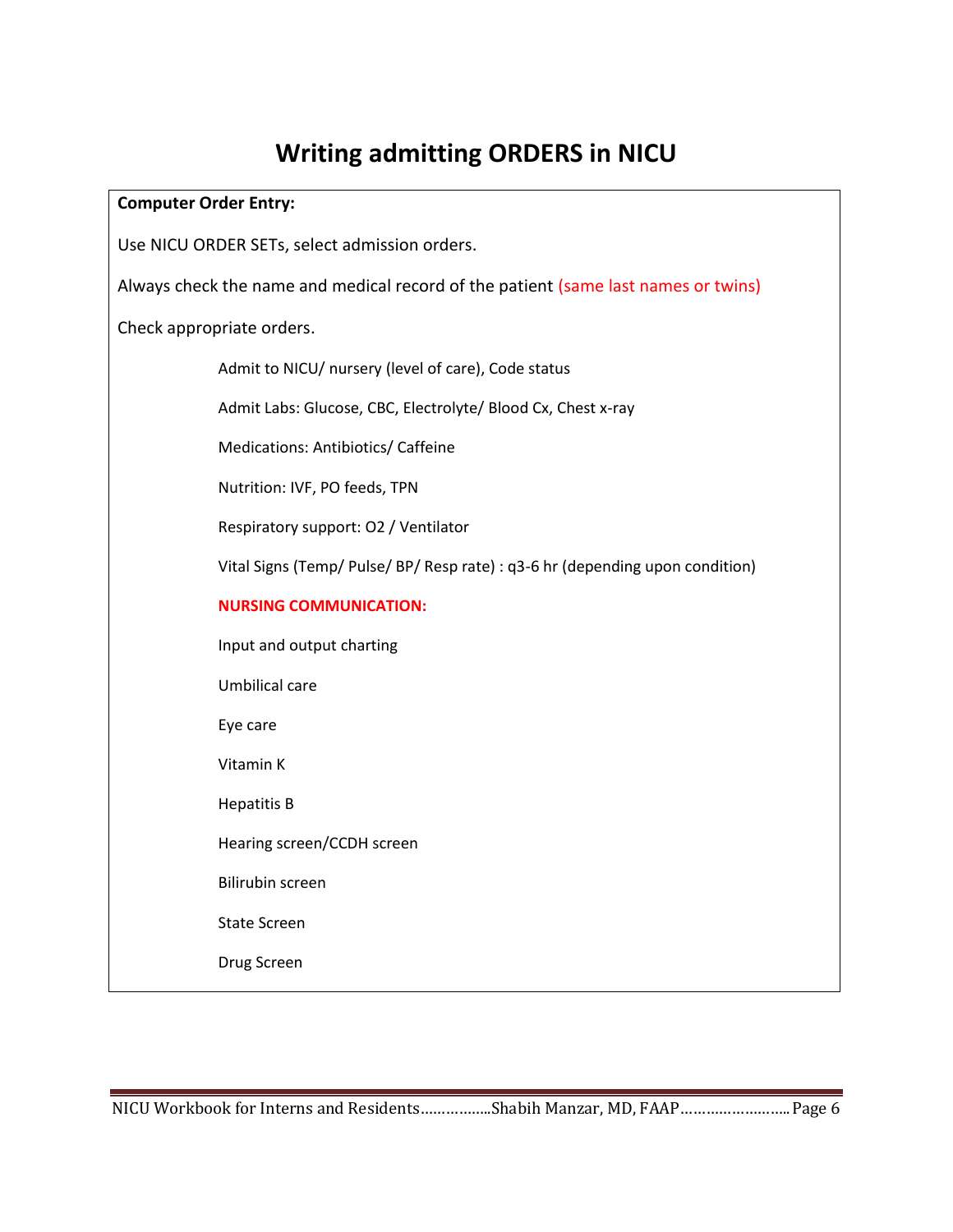### **Format for the Admitting note in NICU**

**Electronic Medical Charting (Use tabs or create your own note depending upon the EMR)**

**Four components should be covered: History, Problem list, Exam and Plan**

| Use smarttext, smartphrase or note generator                                                                                                                                          |                      |          |         |                                                                                                          |  |  |  |  |
|---------------------------------------------------------------------------------------------------------------------------------------------------------------------------------------|----------------------|----------|---------|----------------------------------------------------------------------------------------------------------|--|--|--|--|
| <b>Create Problem list:</b>                                                                                                                                                           |                      |          |         |                                                                                                          |  |  |  |  |
| Prematurity/ Resp Distress/ TTNB/ Hypoglycemia/observation for sepsis/ maternal GBS/ Drug<br>exposure/maternal syphilis-HSV-HIV/ risk for IVH/ Risk for PDA/ Risk for ROP/dysmorphism |                      |          |         |                                                                                                          |  |  |  |  |
| <b>NOTE:</b>                                                                                                                                                                          |                      |          |         |                                                                                                          |  |  |  |  |
| Presenting complaints (reason for admission):                                                                                                                                         |                      |          |         |                                                                                                          |  |  |  |  |
| transferred from referral hospital with poor feeding and lethargy).                                                                                                                   |                      |          |         | 1 hr old female infant transferred from labor room with respiratory distress (or 3 day old male infant   |  |  |  |  |
| <b>Maternal history:</b>                                                                                                                                                              |                      |          |         |                                                                                                          |  |  |  |  |
| Name:                                                                                                                                                                                 | Age:                 | Gravida: | Parity: | Blood group:                                                                                             |  |  |  |  |
|                                                                                                                                                                                       |                      |          |         | Current Pregnancy History: Gestational diabetes, prolong rupture of membrane, syphilis, TB, HSV, etc.    |  |  |  |  |
| Labs: HIV status:                                                                                                                                                                     | Hepatitis B: status: |          | CBC:    | Cultures (Body fluids):                                                                                  |  |  |  |  |
| (epidural/general/local), medications, Apgar score: any resuscitation, birth weight                                                                                                   |                      |          |         | Birth history: vaginal/ CS, rupture of membrane : time & duration, presentation (breech), any anesthesia |  |  |  |  |
| Interim history (for infant transferred from outside-older babies): what happened after birth and<br>before the presenting complaints.                                                |                      |          |         |                                                                                                          |  |  |  |  |
| <b>EXAMINATION:</b>                                                                                                                                                                   |                      |          |         |                                                                                                          |  |  |  |  |
| Vital signs: Temp/Pulse/ BP/ Resp rate/ Saturation / (Glucose) - check chemstrip                                                                                                      |                      |          |         |                                                                                                          |  |  |  |  |
| Growth measurements (%): Weight :<br>length:<br>Head circ:<br>Gestational age:                                                                                                        |                      |          |         |                                                                                                          |  |  |  |  |
| General examination: color/activity/ skin                                                                                                                                             |                      |          |         |                                                                                                          |  |  |  |  |
| Complete physical examination (head to toe):                                                                                                                                          |                      |          |         |                                                                                                          |  |  |  |  |
| Head: Fontanelle, swellings, sutures                                                                                                                                                  |                      |          |         |                                                                                                          |  |  |  |  |
|                                                                                                                                                                                       |                      |          |         |                                                                                                          |  |  |  |  |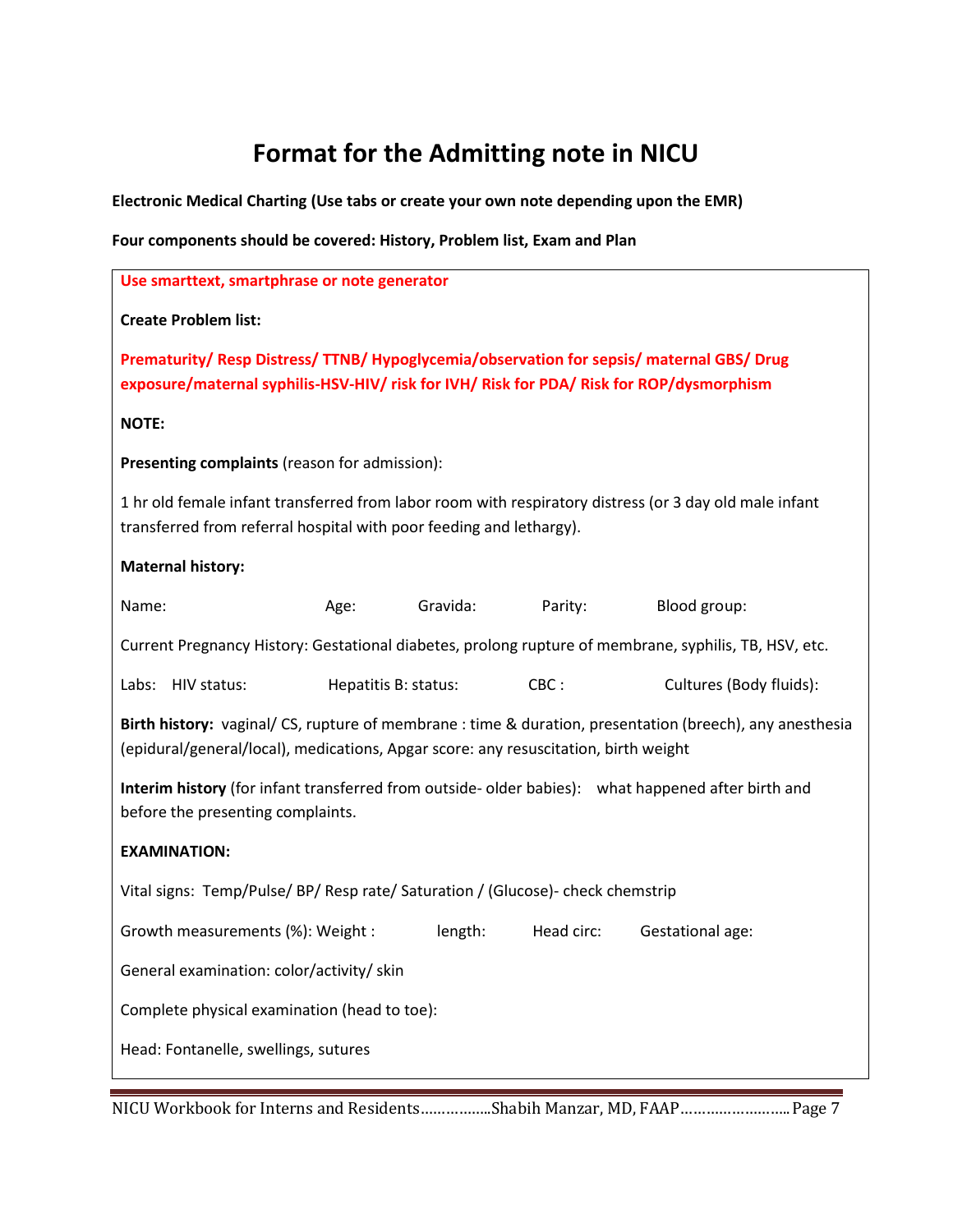#### HEENT:

Face: dysmorphism; Eye: Red reflex; Ears: Normal configuration; Mouth: palate, lips, tongue, look for facial nerve palsy.; Neck : swellings, thyroid

Chest: Respiratory sounds, heart murmur

Abdomen: masses-organomegaly, bowel sounds, any tenderness

Back & Hip: Sacral dimple, hip click

Genitalia & Anus: external organs, hernial orifice, patent anal opening

Extremities: Limbs and digits

Neurological exam: tone, reflexes

**Problem-based NOTE: (generated from the problem list)**

#### **System-based NOTE:**

(mnemonic **RICHMAN**)

**RESP:** obtain chest x-ray, Place on oxygen (2 lpm 50%)

 **ID:** CBC, CRP , blood Cx, IV antibiotics

**CVS:** Follow BP

**HEME/BILI:** Check H/H, follow bili in am

**METABOLIC & NUTRITION:** check glucoses, follow electrolytes Start IVFs/TPN, keep NPO

 **ALIMENTRY:** Follow KUB, consider feeds in am, mom wants to breast feed

 **NEURO:** Obtain head US on Day 3, 10 and 30 of life, follow clinically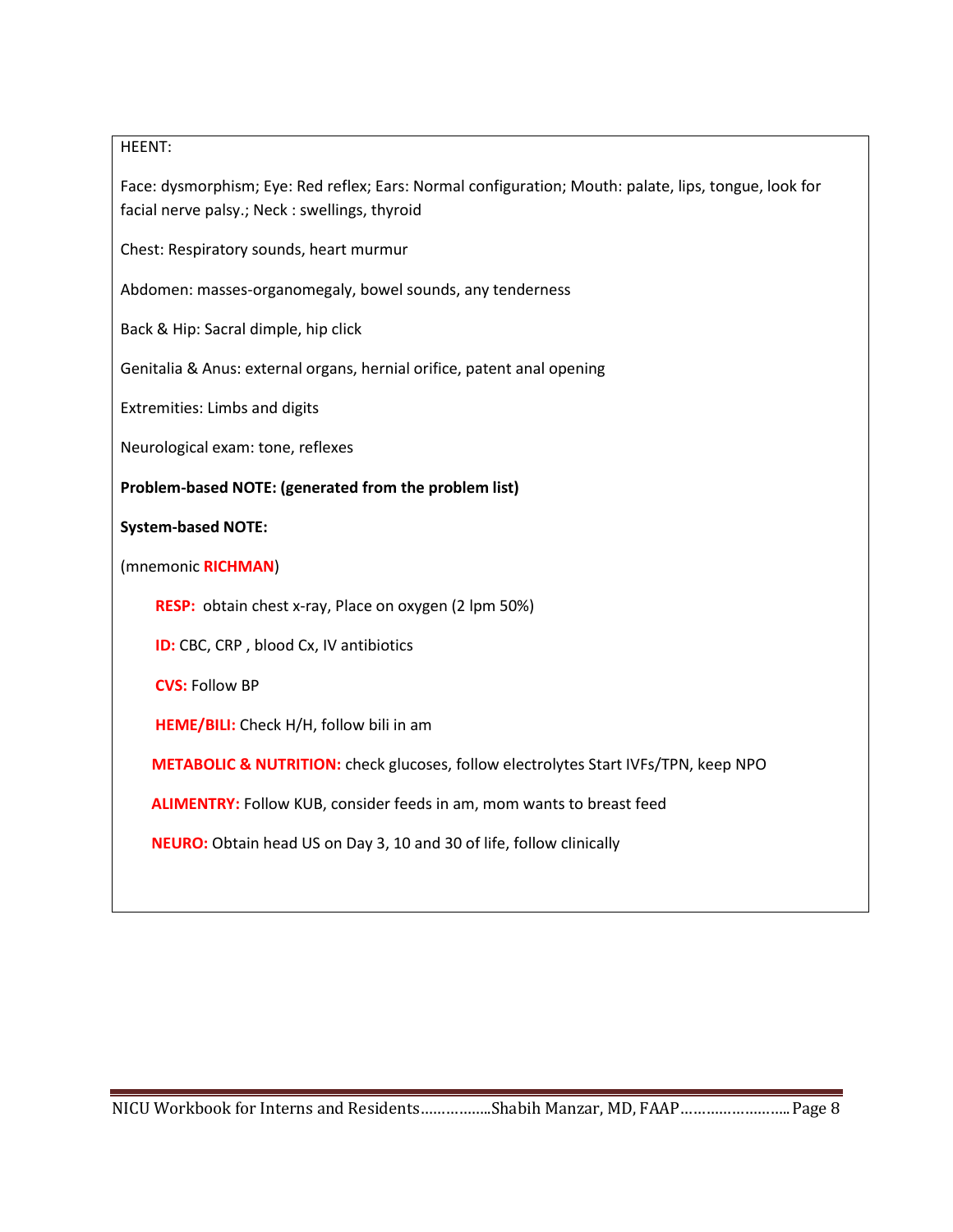### **Neonatal ICU work sheet**

#### **(Use electronic listing, print patient list)**

#### **Information needed for rounds and progress notes**

| <b>Patient</b> | <b>Respiratory</b> | Infection        | <b>CVS</b>  | Hem/bili <sup>0</sup> | <b>Metabolic</b> | <b>Nutrition</b> | <b>Lats</b>   | <b>Neuro</b> | Plan         |
|----------------|--------------------|------------------|-------------|-----------------------|------------------|------------------|---------------|--------------|--------------|
| details        |                    |                  |             |                       |                  |                  | X-ray         |              |              |
| Day #          | Vent/ O2/RA        | Temp             | <b>BP</b>   | Bili                  | Wt:              | <b>IVF/TPN:</b>  | Lytes         | HC:          | 1.           |
| <b>Probs</b>   | Gas                | $ABx$ (day):     | <b>HR</b>   | Hb                    | TF:              | Feeds:           | <b>Others</b> | HUS:         | 2.           |
|                | CXR:               | <b>CBC/ CRP</b>  | Murmur      | Hct                   | I/O:             | <b>Calories:</b> |               | Meds:        | 3.           |
|                | Meds:              | <b>Cultures</b>  | <b>ECHO</b> | Plt                   | <b>U.O:</b>      | Meds:            |               |              | 4.           |
|                |                    |                  | Meds        | Meds                  | Stool:           |                  |               |              | 5.           |
|                |                    |                  |             |                       |                  |                  |               |              | 6.           |
| Day 3          | On Vent, IMV       | 98.6             | 54/34       | 12.9                  | 2565 个5g         | <b>TPN</b>       | Na 132        | 33 cm        | Start feeds  |
| <b>RDS</b>     | 7.38/40/32         | Amikacin         | 145         | 13                    | 150              | <b>NPO</b>       | K4.2          | Grade 2      | <b>FU Cx</b> |
| Poor           | Hazi lungs         | 3/7              | $2/6$ M     | 42                    | 210/160          | 76 cal/k/d       | Ca 8.2        | No meds      | ECHO in am   |
| feeds          |                    | CRP <sub>4</sub> | <b>VSD</b>  | 165                   | 4 ml/kg/hr       | No meds          |               |              |              |
| <b>IVH</b>     |                    | BI Cx pend       | Lasix       | No meds               | X <sub>3</sub>   |                  |               |              |              |
|                |                    |                  | Digoxin     |                       |                  |                  |               |              |              |

RA= Room air, CXR= chest x-ray, ABx= antibiotics, TF= Total fluids, I/O= input / output, U.O= urine output, IVF= intravenous fluids, TPN= total parental nutrition, HC= head circ, HUS= head ultrasound, IMV= intermittent mechanical ventilation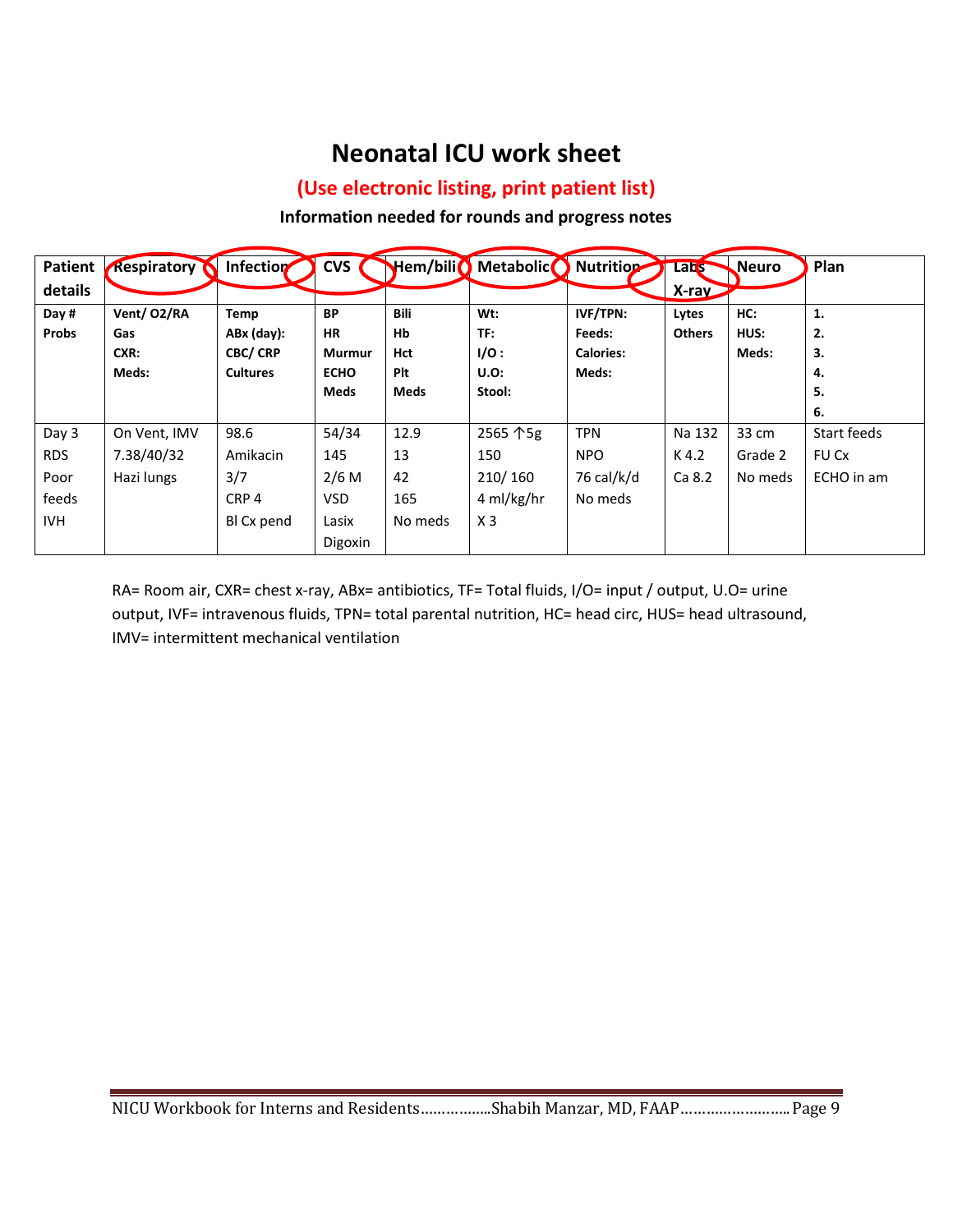# **Progress notes format**

#### **Four components should be covered: Last 24 hrs, Problem list, Exam and Plan**

| Day of life:                                                                    |                     | Birth weight :                  | : Today's weight :       |                                                                                          | $(\pm)$      | Gestational age :<br>$\mathcal{L}$ |  |  |
|---------------------------------------------------------------------------------|---------------------|---------------------------------|--------------------------|------------------------------------------------------------------------------------------|--------------|------------------------------------|--|--|
| Vital signs:                                                                    | Temp:               | Pulse:                          | BP:                      | Resp rate:                                                                               |              | Saturations:                       |  |  |
| Weekly: monitor growth head circ, length                                        |                     |                                 |                          |                                                                                          |              |                                    |  |  |
| Problem List: 1. Prematurity                                                    |                     |                                 |                          |                                                                                          |              |                                    |  |  |
|                                                                                 |                     | 2. RDS - (S/P surfactant)       |                          |                                                                                          |              |                                    |  |  |
|                                                                                 |                     | 3. Hyperbilirubinemia           |                          |                                                                                          |              |                                    |  |  |
|                                                                                 | 4. Grade 2 IVH      |                                 |                          |                                                                                          |              |                                    |  |  |
|                                                                                 |                     | 5. Hypernatremia -resolved      |                          |                                                                                          |              |                                    |  |  |
|                                                                                 | 6. PDA -resolved    |                                 |                          |                                                                                          |              |                                    |  |  |
| <b>EXAMINATION:</b>                                                             |                     |                                 |                          |                                                                                          |              |                                    |  |  |
|                                                                                 |                     |                                 |                          |                                                                                          |              |                                    |  |  |
| Alert, no distress                                                              |                     |                                 |                          |                                                                                          |              |                                    |  |  |
| Resp: good air entry                                                            |                     |                                 |                          |                                                                                          |              |                                    |  |  |
| CVS: No murmur                                                                  |                     |                                 |                          |                                                                                          |              |                                    |  |  |
| Abd: soft, BS positive                                                          |                     |                                 |                          |                                                                                          |              |                                    |  |  |
| Neuro: normal tone                                                              |                     |                                 |                          |                                                                                          |              |                                    |  |  |
|                                                                                 |                     |                                 |                          |                                                                                          |              |                                    |  |  |
|                                                                                 |                     |                                 |                          | Respiratory: Vent settings : SIMV(PSV), Rate, Pressure (PIP & PEEP), FiO2, Sats          |              |                                    |  |  |
|                                                                                 |                     |                                 |                          | Blood gas: (ABG/ CBG) pH/ pCO <sub>2</sub> /pO <sub>2</sub> / HCO <sub>3</sub> / BE/ Sat |              |                                    |  |  |
|                                                                                 | Last CXR:           |                                 |                          |                                                                                          |              |                                    |  |  |
|                                                                                 |                     | Meds: Caffeine, Nebs, Diuretics |                          |                                                                                          |              |                                    |  |  |
| Infection:                                                                      | WBC:                | Diff: N                         | M<br>E                   | ANC:<br>I/T ratio:                                                                       |              |                                    |  |  |
|                                                                                 | Culture (s) : Blood | B                               | L.<br>Others body fluids |                                                                                          |              |                                    |  |  |
|                                                                                 | Antibiotics:        |                                 |                          | day $#$                                                                                  |              |                                    |  |  |
|                                                                                 |                     |                                 |                          |                                                                                          |              |                                    |  |  |
| CVS:                                                                            | Color:              | Heart Rate:                     |                          | <b>Blood Pressure:</b>                                                                   | Cap refill : |                                    |  |  |
|                                                                                 | Last ECHO:          |                                 |                          |                                                                                          |              |                                    |  |  |
| Meds: Dopamine (3 µg /kg/min), Dobutamine (5 µg /kg/min), S/P Indocin x 3 doses |                     |                                 |                          |                                                                                          |              |                                    |  |  |
|                                                                                 |                     |                                 |                          |                                                                                          |              |                                    |  |  |
| Hematology: Hb/Hct:                                                             |                     | Retic:                          | Platelet :               | Bilirubin:                                                                               |              | (direct)                           |  |  |
|                                                                                 |                     |                                 |                          | Meds: Multivitamin with Fe- dose, phototherapy (overhead / Biliblanket)                  |              |                                    |  |  |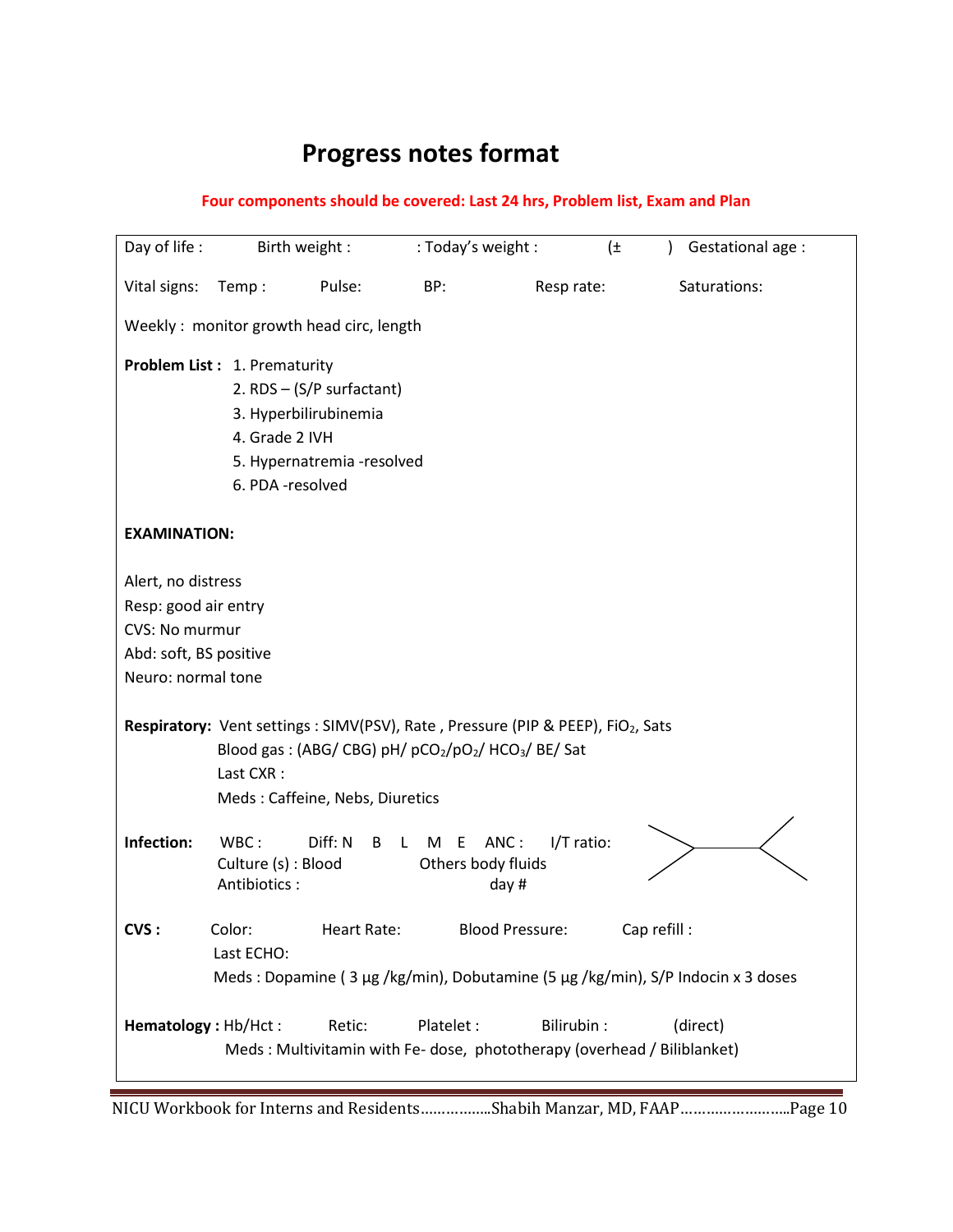|                                                                                                                                                                                                                                                                                                    | <b>Metabolic / Nutrition:</b>                                                                                                                                          |  |  |  |  |  |  |  |
|----------------------------------------------------------------------------------------------------------------------------------------------------------------------------------------------------------------------------------------------------------------------------------------------------|------------------------------------------------------------------------------------------------------------------------------------------------------------------------|--|--|--|--|--|--|--|
|                                                                                                                                                                                                                                                                                                    | (change), Total fluids : mL/kg/day<br>Weight:                                                                                                                          |  |  |  |  |  |  |  |
|                                                                                                                                                                                                                                                                                                    | In $/$ Out (mL):<br>mL/kg/hr<br>Urinary output:                                                                                                                        |  |  |  |  |  |  |  |
|                                                                                                                                                                                                                                                                                                    | Stool:<br>Other output: Naso-Gastric, drains                                                                                                                           |  |  |  |  |  |  |  |
|                                                                                                                                                                                                                                                                                                    | Feeds: Type / Volume / Frequenc/ Calories:                                                                                                                             |  |  |  |  |  |  |  |
| TPN (Parenteral nutrition) : Dextrose %, Protein g/ kg, Fat g/kg                                                                                                                                                                                                                                   |                                                                                                                                                                        |  |  |  |  |  |  |  |
|                                                                                                                                                                                                                                                                                                    | + Feeds calories = Total Calories<br>/kg/day<br><b>TPN Calories:</b>                                                                                                   |  |  |  |  |  |  |  |
|                                                                                                                                                                                                                                                                                                    | Labs: Na<br>K<br><b>BUN</b><br>Creatinine<br>Ca                                                                                                                        |  |  |  |  |  |  |  |
|                                                                                                                                                                                                                                                                                                    | Alimentary : Feeding tolerance, Readiness, PO attempts, Last KUB (date) :                                                                                              |  |  |  |  |  |  |  |
|                                                                                                                                                                                                                                                                                                    | Meds: none<br><b>Neurology:</b> Last head US (date):                                                                                                                   |  |  |  |  |  |  |  |
| <b>Discharge planning:</b>                                                                                                                                                                                                                                                                         |                                                                                                                                                                        |  |  |  |  |  |  |  |
| Social /family issues: Mom involved in care, regular visits, daily updates, Custody issue?<br>Developmental issues: Occupational/ Physical Therapy/Speech<br>Screenings: ROP, Hearing, CCHD, Car Seat, Bili<br>Home supplies : Apnea / Saturation monitors, Oxygen, Home nurse, Early intervention |                                                                                                                                                                        |  |  |  |  |  |  |  |
|                                                                                                                                                                                                                                                                                                    | Medications/ Immunization : Prescriptions/ Synagis/ Hep B/ DTaP/ IPV/ Hib /PCV<br>Follow up plan: High risk clinic/ Subspecialty clinic (s) / Surgery / Genetics / Eye |  |  |  |  |  |  |  |
|                                                                                                                                                                                                                                                                                                    | Plan: (Problem-based)                                                                                                                                                  |  |  |  |  |  |  |  |
|                                                                                                                                                                                                                                                                                                    | 1. Wean from vent, gas q 12 hr, Stop Dopamine /dobutamine                                                                                                              |  |  |  |  |  |  |  |
| 2. Cont phototherapy, Check bili in pm, Cont antibiotics, follow cultures                                                                                                                                                                                                                          |                                                                                                                                                                        |  |  |  |  |  |  |  |
|                                                                                                                                                                                                                                                                                                    | 3. Repeat CXR, and head US today                                                                                                                                       |  |  |  |  |  |  |  |
| Electronic signature:                                                                                                                                                                                                                                                                              |                                                                                                                                                                        |  |  |  |  |  |  |  |
|                                                                                                                                                                                                                                                                                                    |                                                                                                                                                                        |  |  |  |  |  |  |  |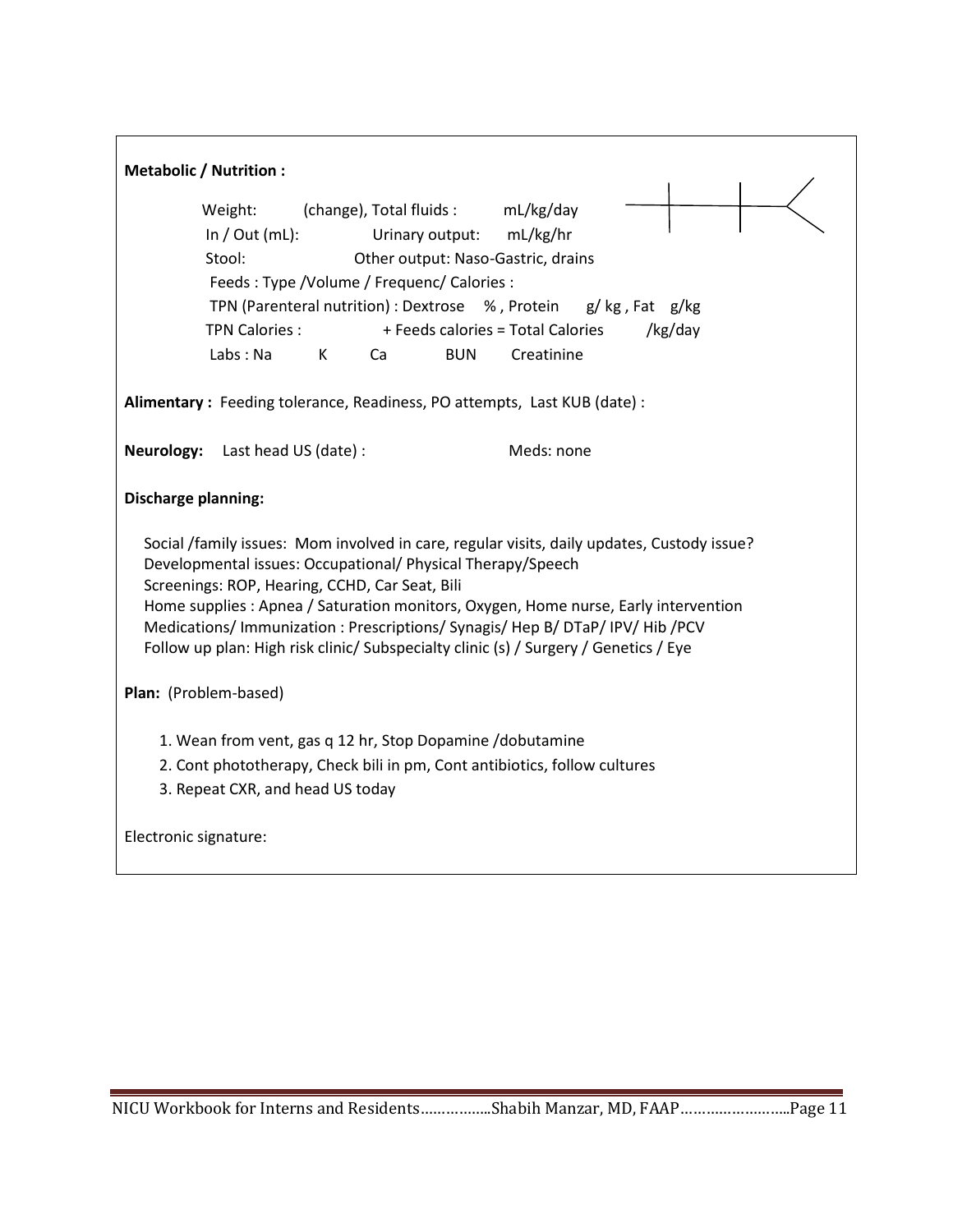### **Discharge Checklist**

- $\checkmark$  Wean to crib, maintaining temperature
- $\checkmark$  Feeding mostly orally (preferably breast) and gaining weight.
- $\checkmark$  Completed newborn screen, hearing screen, bilirubin check, car seat test, ROP screen
- $\checkmark$  Completed routine vaccinations (RSV vaccine during season)
- $\checkmark$  Discharge follow up appointment (PCP, ROP, developmental clinic)

#### **Discharge Note (outline)**

Copy of admit note (presenting complaints, maternal Hx, birth Hx, PE) Date of admission:

Date of discharge:

Length of stay:

Admitting diagnosis:

Discharge diagnosis:

Procedures during stay:

Hospital course:

Discharge medications:

Follow up plan: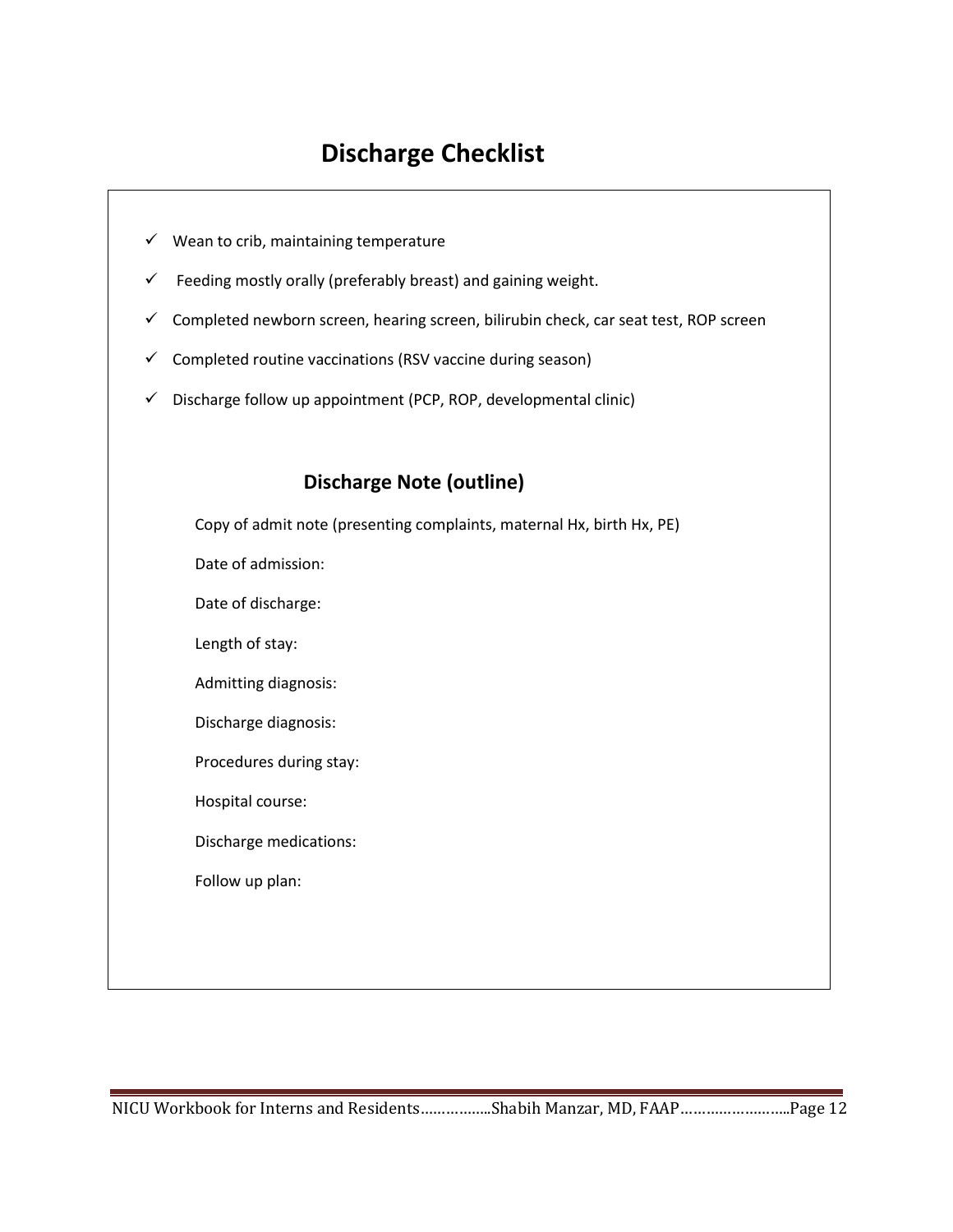## **Common problems and questions**

Follow your own UNIT's Guidelines and Policies whenever available.

Click on the links for quick access to the answers (apply lab values as indicated).

### **Low Glucose:**

**<http://pediatrics.aappublications.org/content/127/3/575.figures-only>**

### **High Bilirubin:**

**<http://bilitool.org/>**

### **GBS positive mom:**

**<https://www.cdc.gov/mmwr/preview/mmwrhtml/rr5910a1.htm>**

**Scroll down and refer to Figure 9**

### **Mom is Drug Positive:**

**<http://pediatrics.aappublications.org/content/129/2/e540.figures-only>**

### **Mom has Syphilis:**

**[https://www.uptodate.com/contents/congenital-syphilis-clinical-features-and](https://www.uptodate.com/contents/congenital-syphilis-clinical-features-and-diagnosis#H30079845)[diagnosis#H30079845](https://www.uptodate.com/contents/congenital-syphilis-clinical-features-and-diagnosis#H30079845) (need UpToDate subscription), see RED BOOK by AAP.**

### **Mom is HIV Positive:**

**<http://pediatrics.aappublications.org/content/131/2/e635>**

**Scroll down and refer to Figure 2 and 3**

#### **Mom is HSV Positive:**

**<https://aidsinfo.nih.gov/guidelines/html/3/perinatal/187/infant-antiretroviral-prophylaxis>**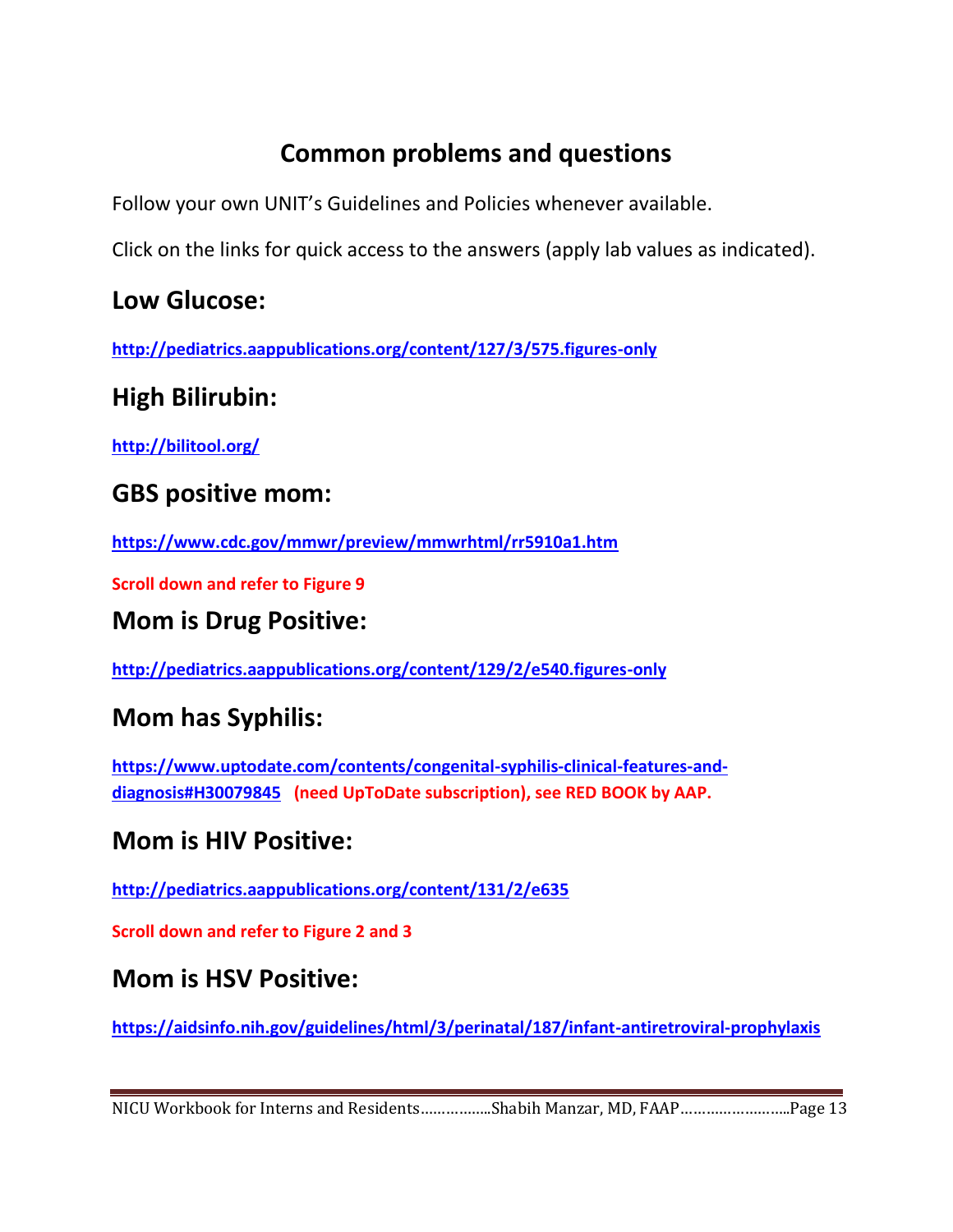## **Mom has fever and Prolong Rupture of Membranes (PROM):**

**<https://neonatalsepsiscalculator.kaiserpermanente.org/>**

## **Synagis (RSV prevention) dose and time:**

**<http://pediatrics.aappublications.org/content/134/2/415>**

**Scroll down to see Summary**

### **Outcome of extreme premature infants:**

**[https://www1.nichd.nih.gov/epbo-calculator/Pages/epbo\\_case.aspx](https://www1.nichd.nih.gov/epbo-calculator/Pages/epbo_case.aspx)**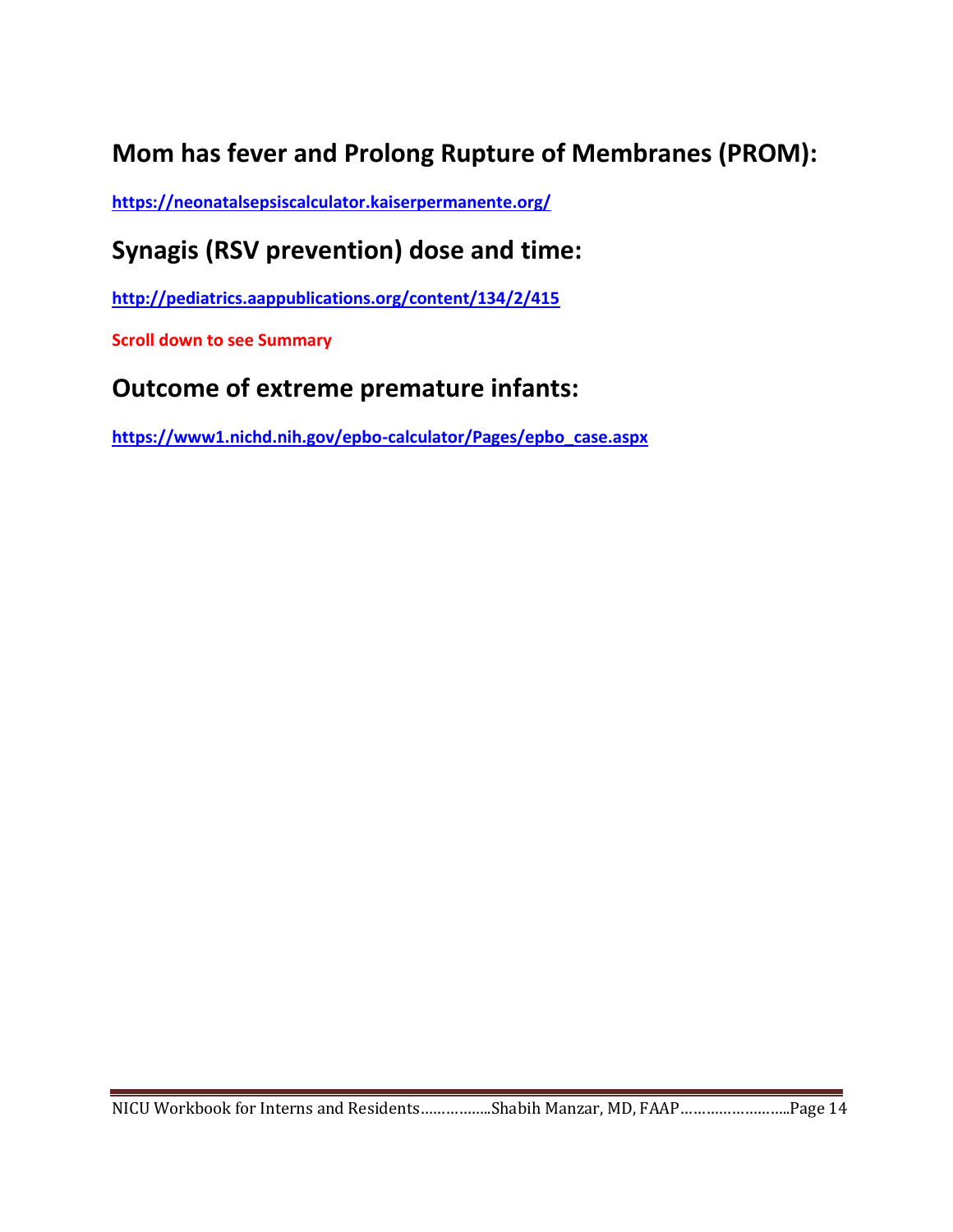#### **Daily sign out sheet (with examples)**

| <b>Patient</b>  | <b>Diagnosis</b>       | <b>Respiratory</b> | <b>Nutrition</b>  | <b>Medication</b>        | Labs/ X-rays                         | To follow & do                |
|-----------------|------------------------|--------------------|-------------------|--------------------------|--------------------------------------|-------------------------------|
| John doe        | E coli Sepsis          | On vent            | <b>IVFs</b>       | Amikacin<br>Ampicillin   | <b>Blood Cx positive</b><br>High CRP | <b>Blood</b> gas<br>Wean vent |
| Jane doe        | Jaundice               | Room air           | Po feeds          | phototherapy             | Bili 21                              | <b>Bilirubin</b>              |
| <b>Baby Sam</b> | Pneumonia              | 02 3 lpm<br>40%    | IVFs and<br>feeds | Meropenem<br>Ceftazidime | <b>High WBCs</b>                     | Nothing to Do                 |
| Baby XYZ        | Meconium<br>Aspiration | On vent            | <b>TPN</b>        | Sildenafil<br>Tolazoline | Abnormal x-ray                       | <b>Blood</b> gas              |
| <b>Baby ABC</b> | Perinatal<br>asphyxia  | 02 4 lpm<br>100%   | NG feeds          | Phenobarb                | Abnormal ECG                         | Nothing to do                 |
|                 |                        |                    |                   |                          |                                      |                               |
|                 |                        |                    |                   |                          |                                      |                               |
|                 |                        |                    |                   |                          |                                      |                               |
|                 |                        |                    |                   |                          |                                      |                               |
|                 |                        |                    |                   |                          |                                      |                               |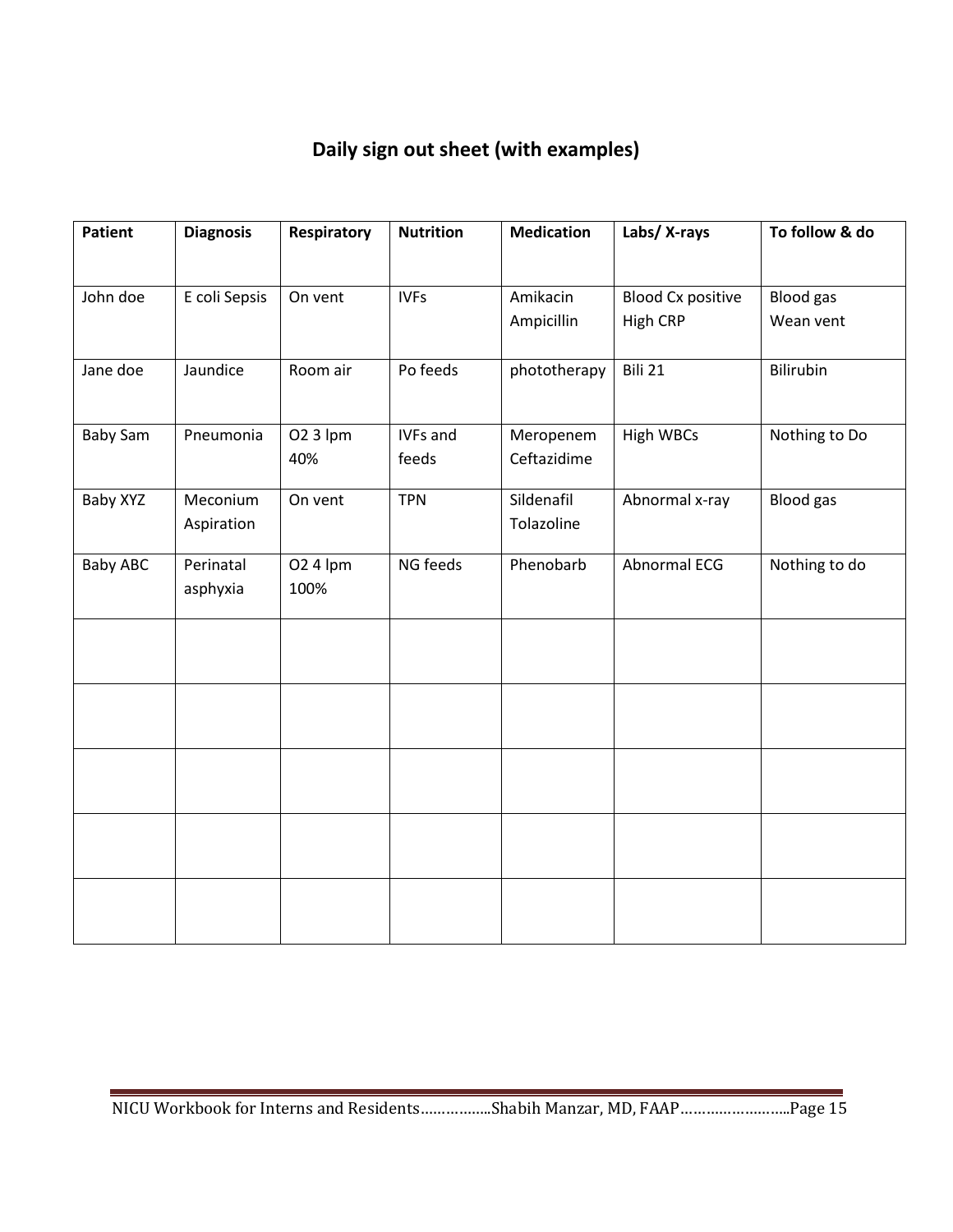#### **Daily sign out sheet**

 **(Blank)**

| Patient | <b>Diagnosis</b> | Respiratory | <b>Nutrition</b> | <b>Medication</b> | Labs/ X-rays | To follow & do |
|---------|------------------|-------------|------------------|-------------------|--------------|----------------|
|         |                  |             |                  |                   |              |                |
|         |                  |             |                  |                   |              |                |
|         |                  |             |                  |                   |              |                |
|         |                  |             |                  |                   |              |                |
|         |                  |             |                  |                   |              |                |
|         |                  |             |                  |                   |              |                |
|         |                  |             |                  |                   |              |                |
|         |                  |             |                  |                   |              |                |
|         |                  |             |                  |                   |              |                |
|         |                  |             |                  |                   |              |                |
|         |                  |             |                  |                   |              |                |
|         |                  |             |                  |                   |              |                |
|         |                  |             |                  |                   |              |                |
|         |                  |             |                  |                   |              |                |
|         |                  |             |                  |                   |              |                |
|         |                  |             |                  |                   |              |                |
|         |                  |             |                  |                   |              |                |